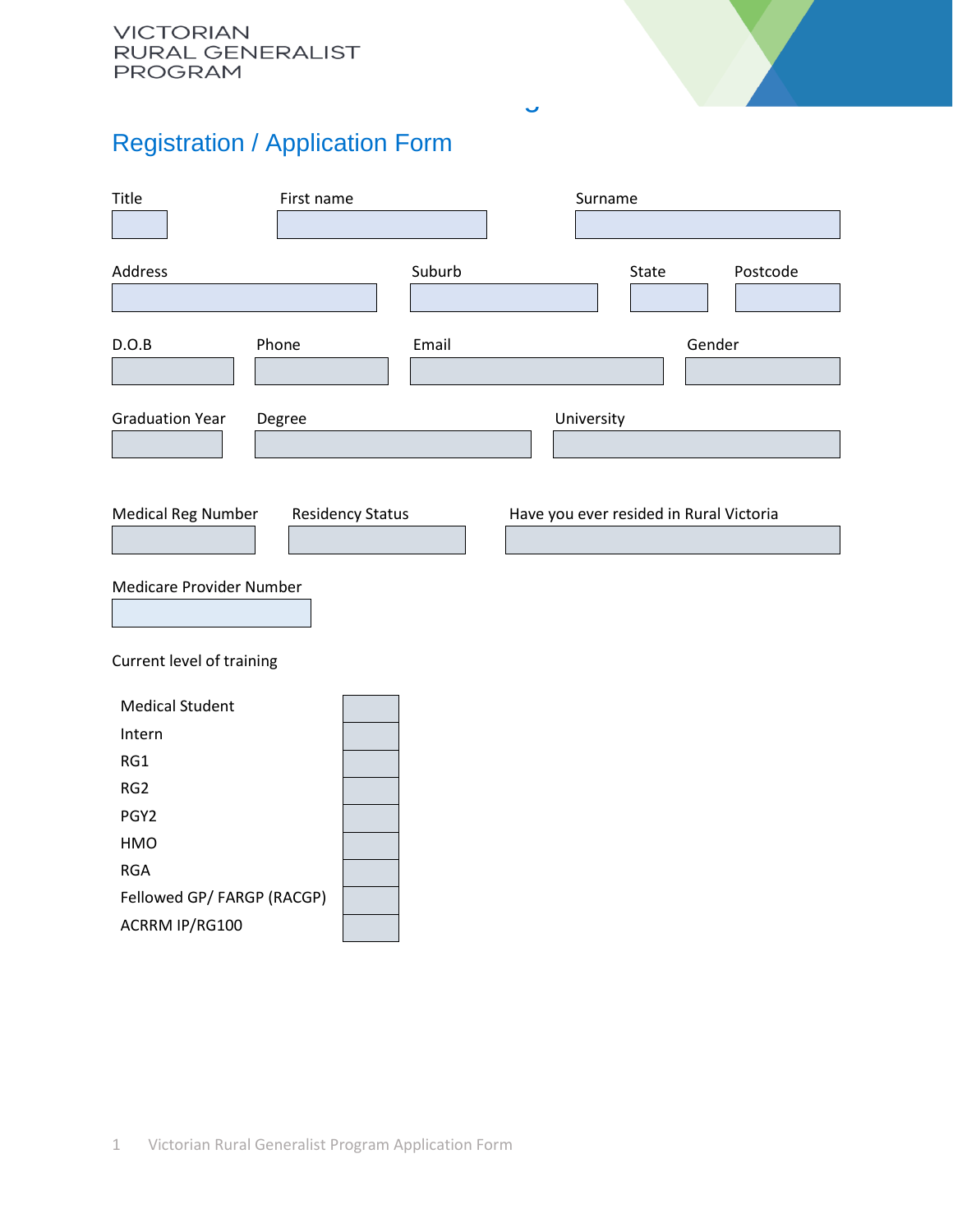## Current Employment (if applicable)

| Position                                                                                | Facility                |
|-----------------------------------------------------------------------------------------|-------------------------|
| Commencement date                                                                       |                         |
| Rural Generalist skill(s) of interest                                                   | Location(s) of interest |
|                                                                                         |                         |
| Name of GP College (or intended)                                                        |                         |
| Do you identify as;<br>Aboriginal<br><b>Torres Strait Islander</b><br>None of the above |                         |

Please review and complete consent section on the following pages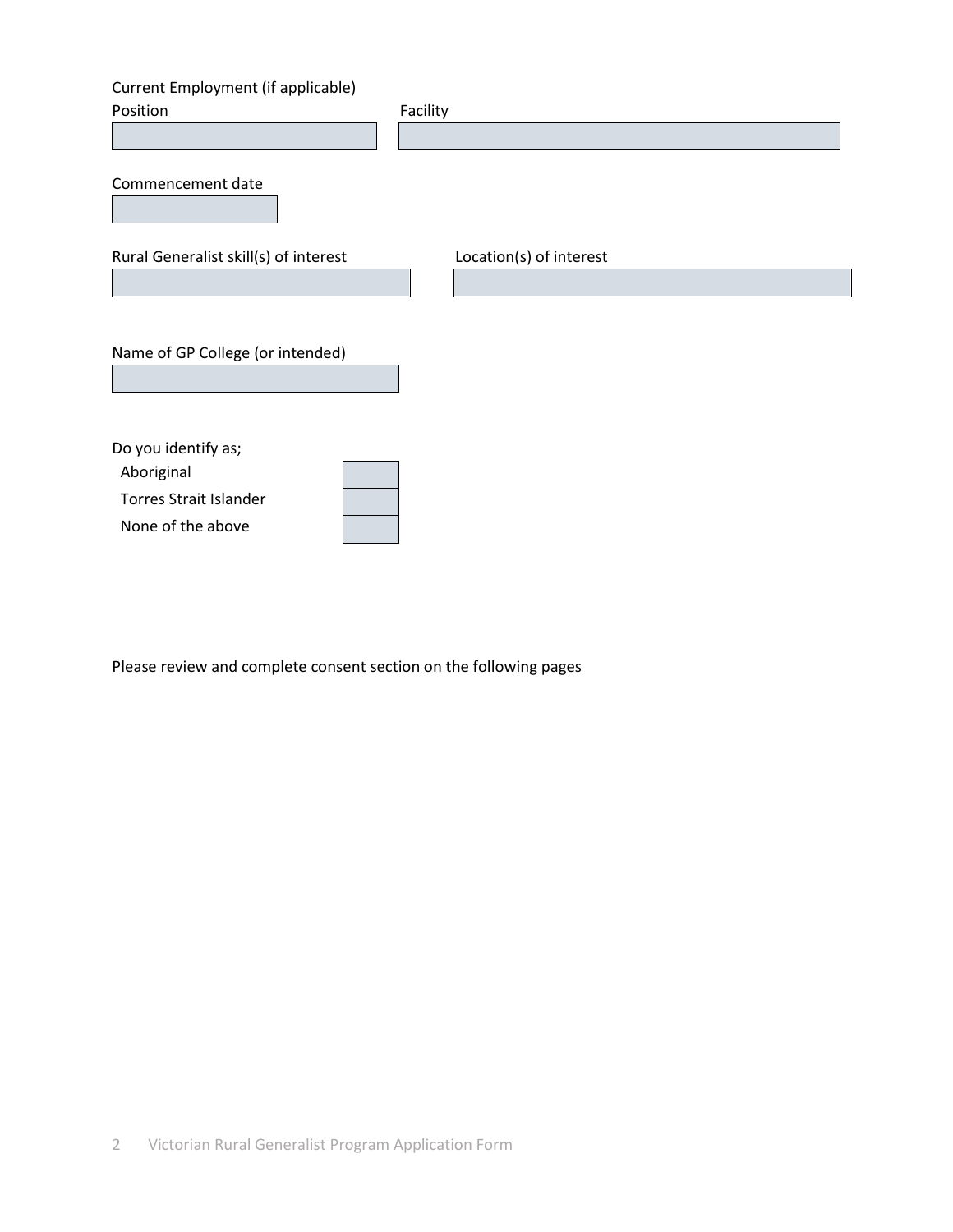## Consent

I, …………………………………………<*first and last name*>, am registering for the Victorian Rural Generalist Program (**VRGP**). I understand that the Department of Health, Victoria, may collect, use, disclose and store my information:

- to match doctors to available VRGP training positions at Victorian health services;
- to communicate with doctors, including to provide confirmation of applications, notification of additional information required, confirmation of the information provided, reminders and to make allocation offers;
- to maintain, correct or update our participant records;
- to liaise with supervisors, medical training organisations or colleges where needed;
- to improve our services, in particular our data-base, the VRGP-CRM, through monitoring, quality improvement activities, audits, surveys and program evaluations;
- to undertake training, education and research for the VRGP;
- to provide support services to you and your family, partner or children during the placement such as schooling assistance or community integration;
- to track your geographical location and progress through-out the placement and at the end of your placement;
- to assess an application for special consideration based on a health condition;
- to report, monitor, evaluate, model or forecast for the VRGP to other agencies within the Department, such as to the State-wide Reference Committee, Department of Health, or the Commonwealth Department of Health, and to any external contractors engaged by the Department of Health Victoria to assist it in fulfilling its reporting obligations;
- and as detailed in the *[VRGP CRM Privacy Statement](https://www.vicruralgeneralist.com.au/privacy-policy)*.

I understand that the information which the Department of Health collects, uses, discloses and stores about me for the above purposes may include:

- my first name and last name (which will be made publicly available on the VRGP website);
- my email address and mobile number;
- my date of birth and age;
- my gender;
- whether I live in rural or regional Victoria;
- whether I identify as Aboriginal or Torres Strait Islander;
- whether I or my parents were born in Australia;
- whether I speak a language other than English at home;
- whether I have a culturally diverse background;
- whether I identify as a person with a disability;
- my residency status;
- VRGP enrolment details, Medical Board of Australia Registration Number, Medical Intern Placement Number;
- current and past education;
- qualifications and employment history (along with other information included in their curriculum vitae);
- VRGP Clinical lead feedback in relation to my VRGP training participation;